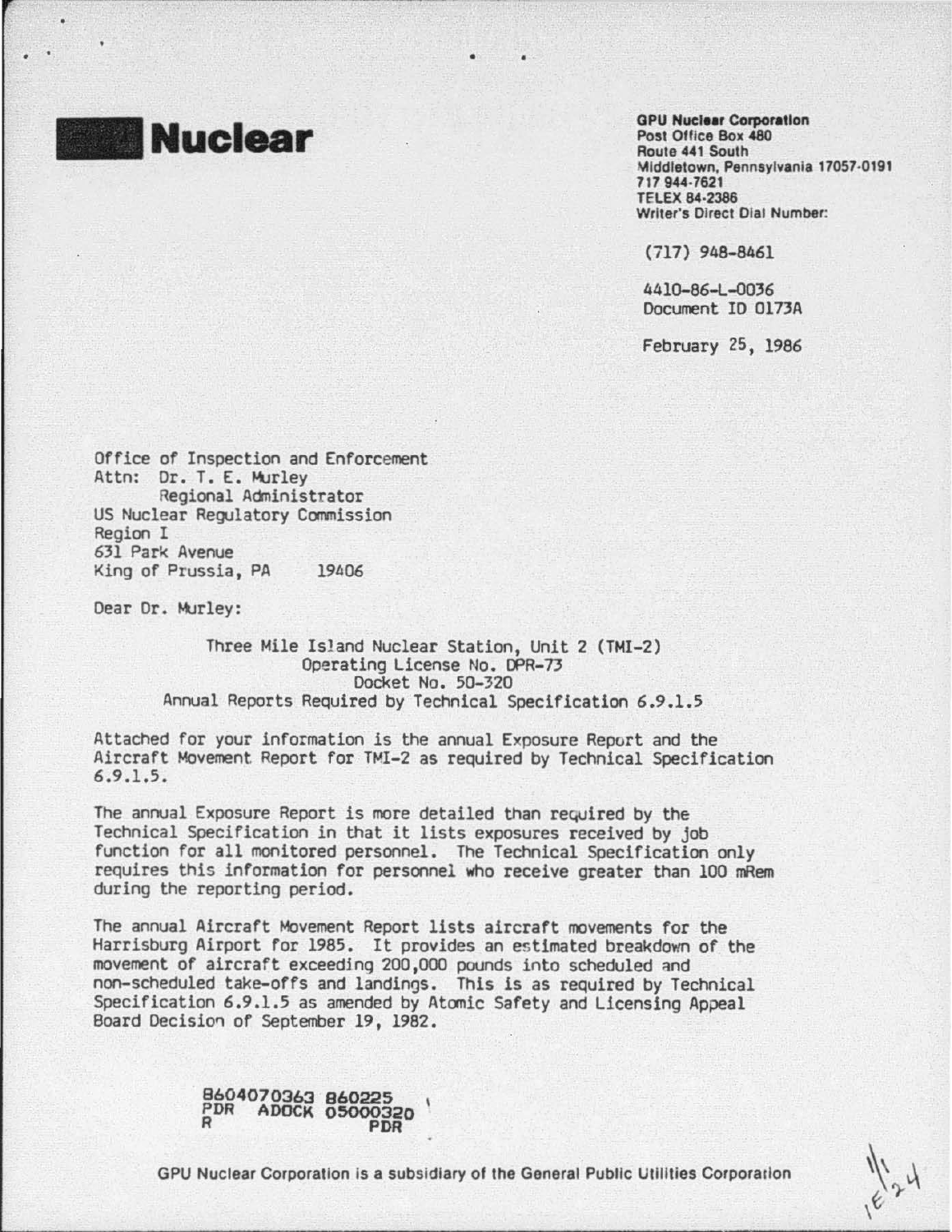$\epsilon$ 

The annual report of exposures, required pursuant to 10 CFR 20.407, is being submitted separately.

Sincerely, Standerfer Vice President/Director, TMI-2

FRS/RBS/eml

Attachment

cc: Director - TMI-2 Cleanup Project Directorate, Dr. w. D. Travers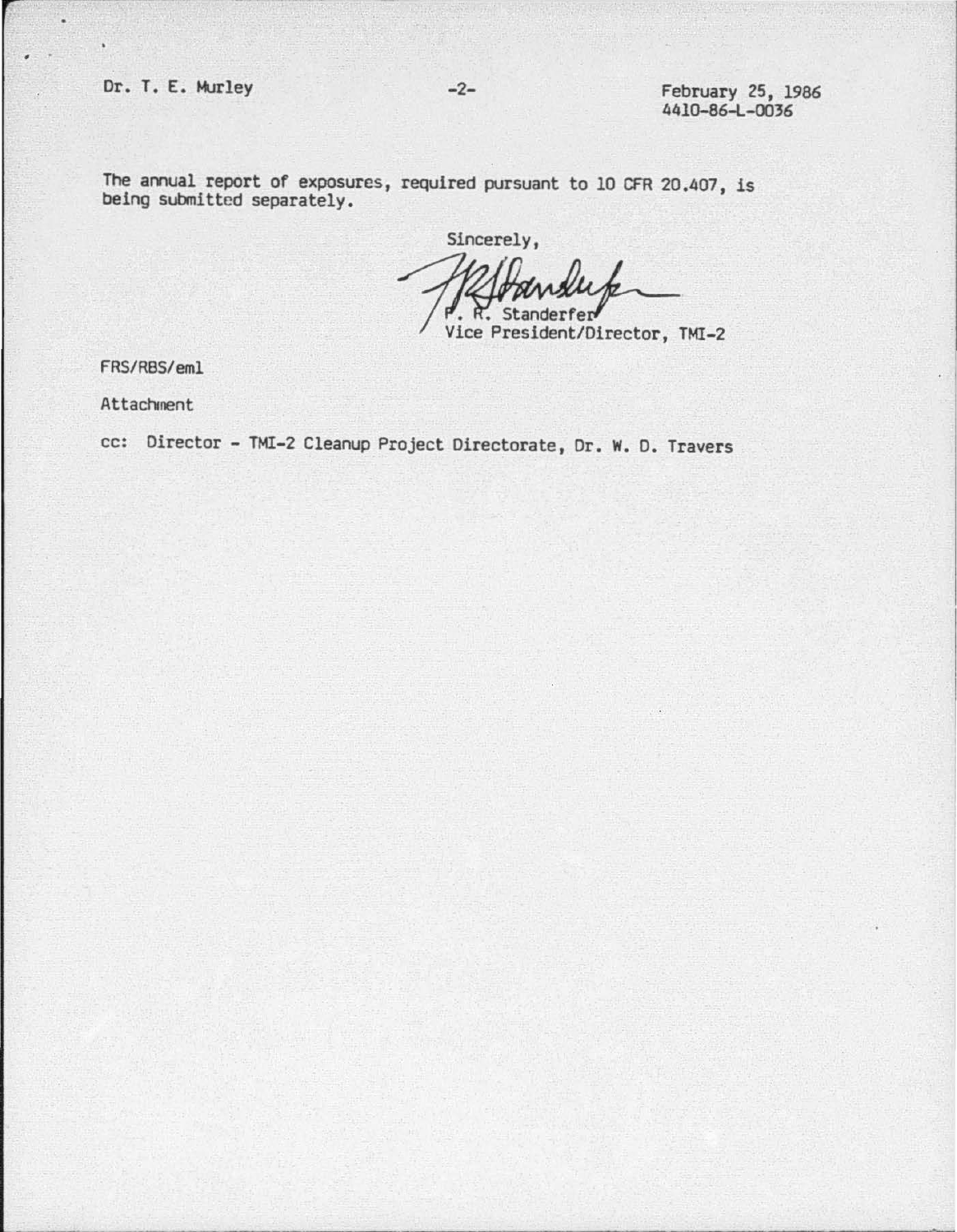## AIRCRAFT MOVEMENTS AT THE HARRISBURG INTERNATIONAL AIRPORT

January 1 through December 31, 1985

## Itinerant

 $\blacksquare$ 

|                  | TOTAL: | 86,041 |
|------------------|--------|--------|
| Military         |        | 7,281  |
| General Aviation |        | 36,199 |
| Air Taxi         |        | 30,509 |
| Air Carrier      |        | 12,052 |

| Local    |        |        |
|----------|--------|--------|
| Civil    |        | 62,214 |
| Military |        | 14,458 |
|          | TOTAL: | 76,672 |
|          |        |        |

## TOTAL

162,713

Movement of aircraft larger than 200,000 pounds -  $22$ 

| Scheduled - Military | 11              |
|----------------------|-----------------|
| Scheduled - Charter  | 11              |
| Nonscheduled         |                 |
|                      | $\overline{22}$ |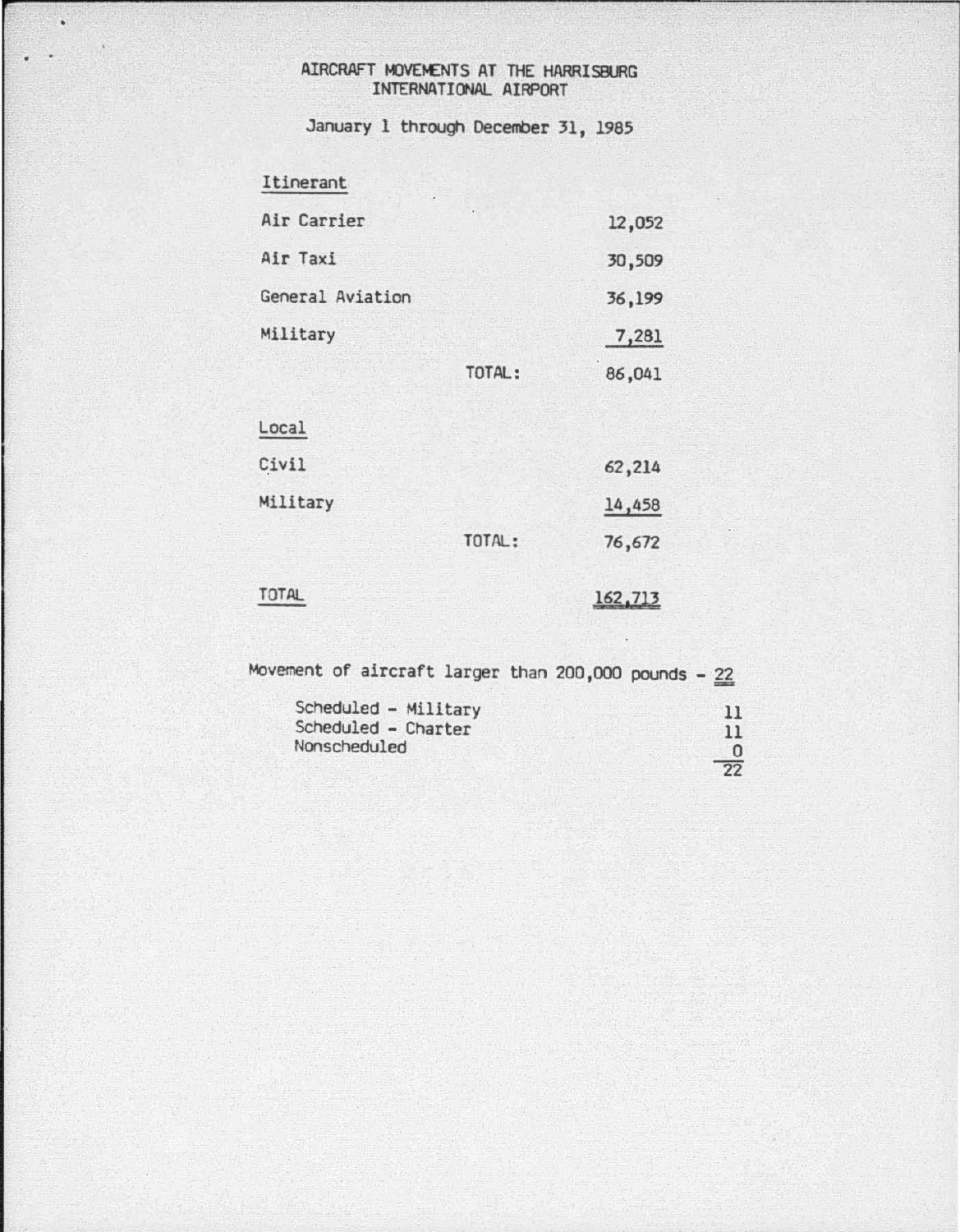NUMBER OF PERSONNE HAD MAN PEMS BY MONK AND JUST 20 HANDS 01/01/

 $\sim$  10

|  | ORT --- PERIOD |  |  |                  | DATE 02 |  |
|--|----------------|--|--|------------------|---------|--|
|  |                |  |  | $185 - 12131185$ | PAGE    |  |

|                        | DATE 02/14/86 |  |
|------------------------|---------------|--|
| $0$ and $\blacksquare$ |               |  |

w

|         | JOR CATEGORY<br>JOB FUNCTION                                                                                                           | NUMBER                                                    | STATION PERSONNEL<br>HEMS                | NUMBER              | UTILITY PERSONNEL<br>REMS           |                            | CONTRACTOR PERSONNEL             |     |
|---------|----------------------------------------------------------------------------------------------------------------------------------------|-----------------------------------------------------------|------------------------------------------|---------------------|-------------------------------------|----------------------------|----------------------------------|-----|
|         | REACTOR OPERATIONS/SURV.                                                                                                               |                                                           |                                          |                     |                                     |                            |                                  |     |
|         | MAINTENANCE PERSONNEL<br>ENGINEERY EEBERINEE                                                                                           | 혋<br>$rac{60}{600}$                                       | $\frac{1}{8}$ $\frac{5}{15}$<br>2:513    | ã                   | : 888<br>: 813                      | 163<br>100<br>1g<br>16     | 11.8820<br>1:338                 |     |
|         | HOUTINE MAINTENANCE                                                                                                                    |                                                           |                                          |                     |                                     |                            |                                  |     |
|         | <b>MAINTENANCE PERSONNEL</b><br>OPERATING SERSONNEL<br>SUPERVISORY PERSONNEL                                                           | $H^{\mathcal{B}}$<br>$\bar{\mathbf{z}}$<br>$\frac{1}{21}$ | 54.961<br>1:599<br>1:113                 | o<br>8              | .000<br>:888<br><b>A000</b><br>:883 | 272<br>51<br>10000         | 11.358<br>2:360<br>.113<br>1:782 | 锡   |
|         | INSERVICE INSPECTION                                                                                                                   |                                                           |                                          |                     |                                     |                            |                                  |     |
|         | <b>HAINTENANCE PERSONNEL<br/>OPERATING PERSONNEL</b><br>HEALTH PHYSICS PERSONNEL<br>SUPERVISOPY PERSONNEL<br>ENGLUSSBLUG PF HERSOLIALL | 24<br>38<br>$\mathbb{I}^{\varrho}$                        | .616<br>$: \frac{282}{153}$<br>$:$ $A53$ | $\bf{0}$<br>80<br>8 | .000<br>$:888$<br>$:888$<br>:888    | 23<br>$\frac{3}{2}$<br>23  | .324<br>: 28<br>:888             | ink |
|         | SPECIAL HAINTENANCE                                                                                                                    |                                                           |                                          |                     |                                     |                            |                                  |     |
|         | MAINTENANCE PERSONNEL<br>OPERATING PERSONNEL<br>ENGINEERING PLASONNEL                                                                  | 200900                                                    | $\frac{17.280}{26.188}$<br>3:39          | Ü                   | .000<br>$: 888$<br>:035<br>.040     | 344<br>$rac{67}{87}$<br>19 | 35.907                           |     |
|         | WASTE PHOCESSING                                                                                                                       |                                                           |                                          |                     |                                     |                            |                                  |     |
|         | MAINTENANCE PERSONNEL<br>519 27 150 21 22 23 24 25 27 16<br>FNGTHEFRING PLASONNEL                                                      | 37<br>38<br>$\frac{36}{9}$                                | 12:366<br>$?:\!11$<br>2.178              | 0<br>ŏ<br>ð         | :888<br>:889<br>$: 800*$            | 366<br>98<br>門             | 13.418<br>3.912<br>:850          |     |
|         |                                                                                                                                        |                                                           |                                          |                     |                                     |                            |                                  |     |
| **NOTE: | Special Maintenance Includes:                                                                                                          |                                                           |                                          |                     |                                     |                            |                                  |     |
|         | Reactor Building Decontamination<br>Reactor Building Dose Reduction.<br>Reactor Systems Disassembly<br>Reactor Defueling               |                                                           |                                          |                     |                                     |                            |                                  |     |
|         | Primary Coolant Decontamination<br>Auxiliary and Fuel Handling Building Decontamination                                                |                                                           |                                          |                     |                                     |                            |                                  |     |



The company

٠  $\ddot{\phantom{1}}$